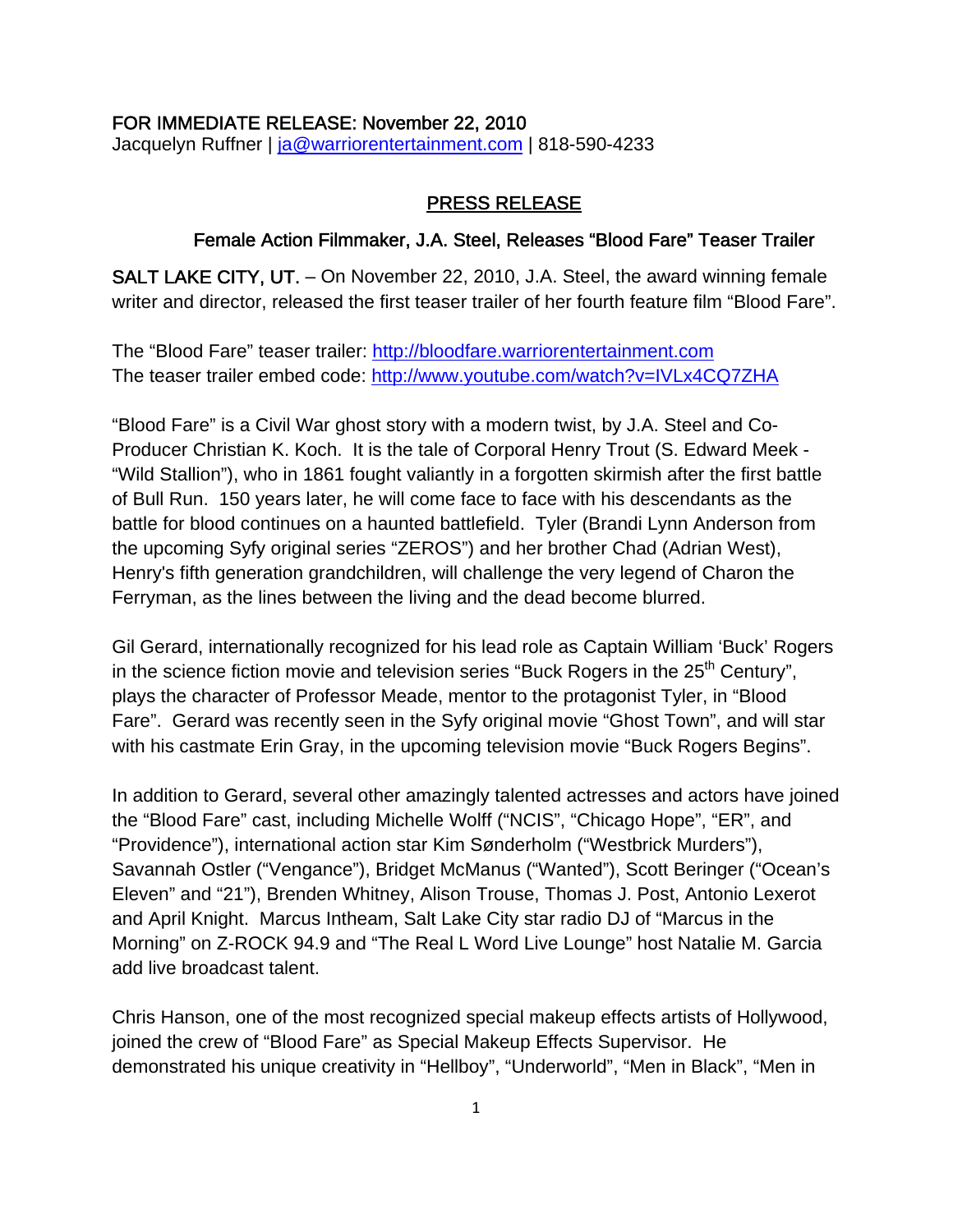Black 2", "The Green Mile", "The X-Files", "The Faculty", "Spawn" and many other productions.

Steel began stock footage filming in mid-August with the dedicated members of the Utah Civil War Association, a re-enactment group including Meek. Utah Civil War Association member Amanda Bowman Jones will be composing the soundtrack, along with Rob Lambros of "The Street" band, who provided the soundtrack to Steel's third feature "Denizen", winner of the Park City Music Film Festival Bronze Medal for Excellence. Steel rounds out her crew with Director of Photography Michael B. Call ("127 Hours") and Executive Producer Jessica M. Bair.

 "Blood Fare" is a green, sustainable film production, and Eco/Sustainable Production Executive Micheline Birkhead was on set to ensure the project meets green certification requirements.

Fans can receive "Blood Fare" limited edition movie memorabilia through IndieGoGo ([http://www.indiegogo.com/BLOODFARE\)](http://www.indiegogo.com/BLOODFARE).

### About J.A. Steel:

Steel is a director, producer, actor, videographer, editor, fight choreographer and stunt person, in addition to writer and composer ... and even a distributor ... a unique woman in Hollywood.

"Blood Fare" is Steel's fourth feature film. Her action horror shocker "Denizen", her action supernatural thriller "Salvation", and her action feature "The Third Society" reflect in many ways Steel's real life hobbies of Muay Thai kickboxing, cave diving, motorcycle riding, firearms and edged weapons. All three movies are available on Amazon.com.

Steel lives in Los Angeles and Salt Lake City, but prefers the peace of Utah and mountain scenery for her screen writing.

## About Tunis Productions, Inc.

A sister company of Warrior Entertainment, Inc., Tunis Productions is bringing A List action to independent film on a micro budget. [http://www.warriorentertainment.com](http://www.warriorentertainment.com/)

## Additional information on "Blood Fare":

Official Website - [http://bloodfare.warriorentertainment.com](http://bloodfare.warriorentertainment.com/) Twitter (49,000 followers) -<https://twitter.com/BLOODFAREmovie> Facebook -<http://www.facebook.com/pages/BLOODFAREmovie/159681397380430> IMDB - <http://www.imdb.com/title/tt1730189/>